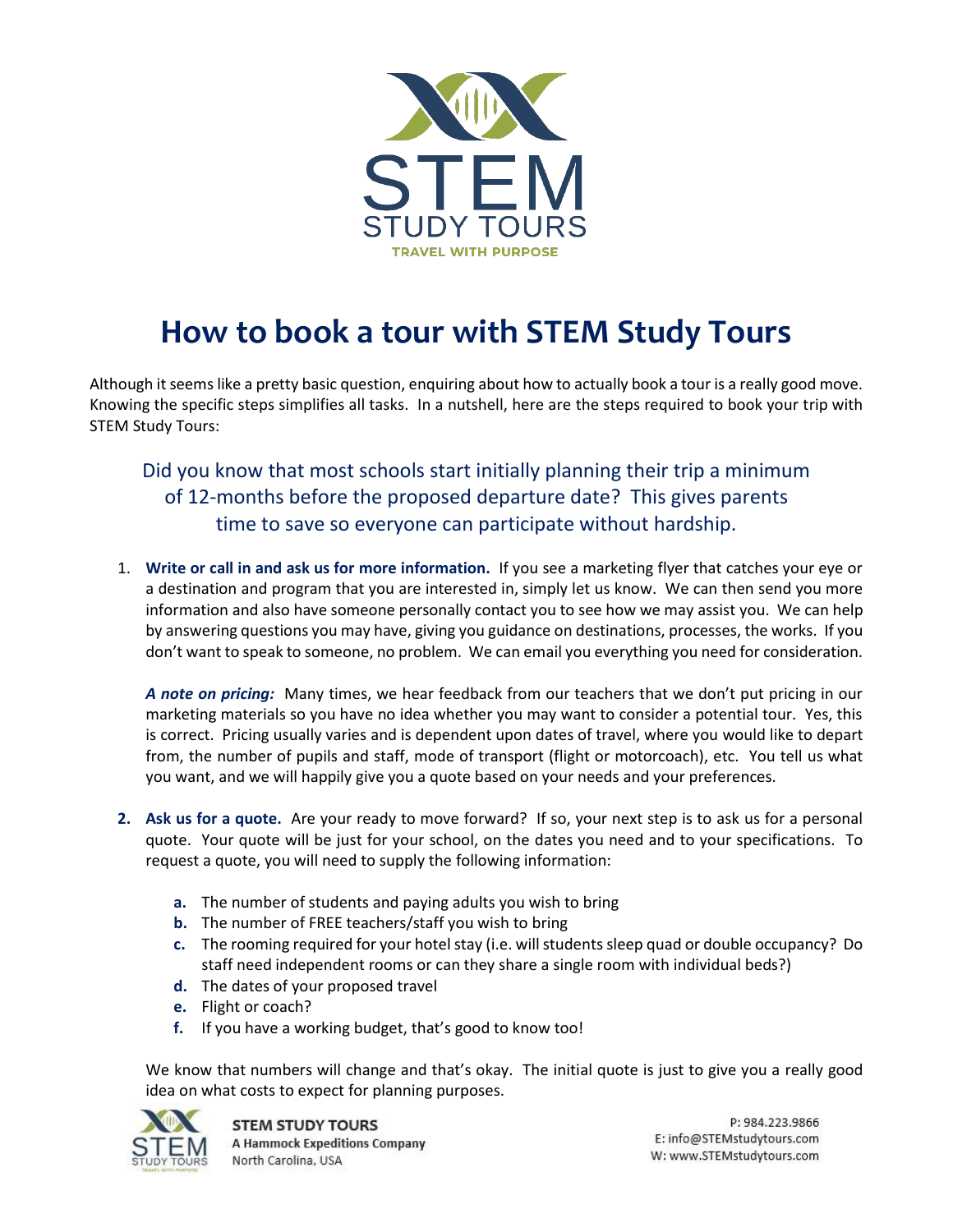The required rooming is something you will want to consider. Most of our pupils sleep four to a room sharing 2 double/queen beds. This helps keep the costs down because the lodging is an expensive part of your tour. For staff, our general quotes include 2 staff per room with each staff member having their own bed. You will want to take into consideration families or other staff that you may wish to bring as well. Generally, all tours are dependent upon the specific rooms allocated in your quote so if your rooming should change (i.e. you end up with a different male/female break-out and need an additional room), your tour will need to be re-costed to accommodate your revised rooming needs.

Another thing to consider is how many complimentary staff places you desire. We generally quote with one free staff place for every ten pupils; however, this may be changed to whatever works best for your school. Please do understand though, all free places are incorporated into student costs so the higher the number of complimentary staff members, the higher the costs for the students. You may also elect to have additional *paying* staff that come along but are not incorporated into the cost of the students. Either way, the choice is yours.

The next thing you should consider is how you will get to your destination. Would you like your quote to include airfare or motorcoach transportation? The choice is yours. Just let us know what your preferences are.

The final thing to consider are your dates of travel. If you plan on flying to your destination, general airfares can change greatly dependent upon the time of year and also on the demand level for the route. This is why we require specific dates and possible departure airports before we are able to confirm details. Please understand, airlines will not give a group quote without specific dates.

A 'Quote' is valid for 30-days while you consider your options.

- 3. **Get the approvals needed to run your trip.** Once you have finalized your quote, the next step is to gain approvals from anyone necessary. This may include your Principal, School Board, Senior Management Team, or Department Head. If you need help, simply tell us what you need, and we will always try to supply you with anything necessary to gain approvals. We have years of experience working with schools.
- 4. **Ask us for a Provisional Booking.** A 'Provisional Booking' is a non-binding agreement that states you are moving forward with your trip and that we will hold space and quoted rates for you work with your parents to get their children registered and their deposits paid. The paperwork issued will confirm everything agreed and will act as an initial contract between you and STEM Study Tours. If, after going to Provisional Booking status, you do not get the student interest you had hoped, the option may be cancelled at no penalty.

After a Provisional Booking has been issued, this is when you will write to your parents with all details required so they may register their children on the tour and pay their first deposits. A Provisional Booking is valid for 21-days, however it may be extended in most cases with prior agreement. During this period, it also allows us to double check with our suppliers to ensure space is still available and that all programming is on track. If for any reason we are not able to accommodate you on the specific dates or with the quoted rates, we will let you know immediately. After the provisional period is over, your tour may be required to be re-costed if deposits have not yet been received.

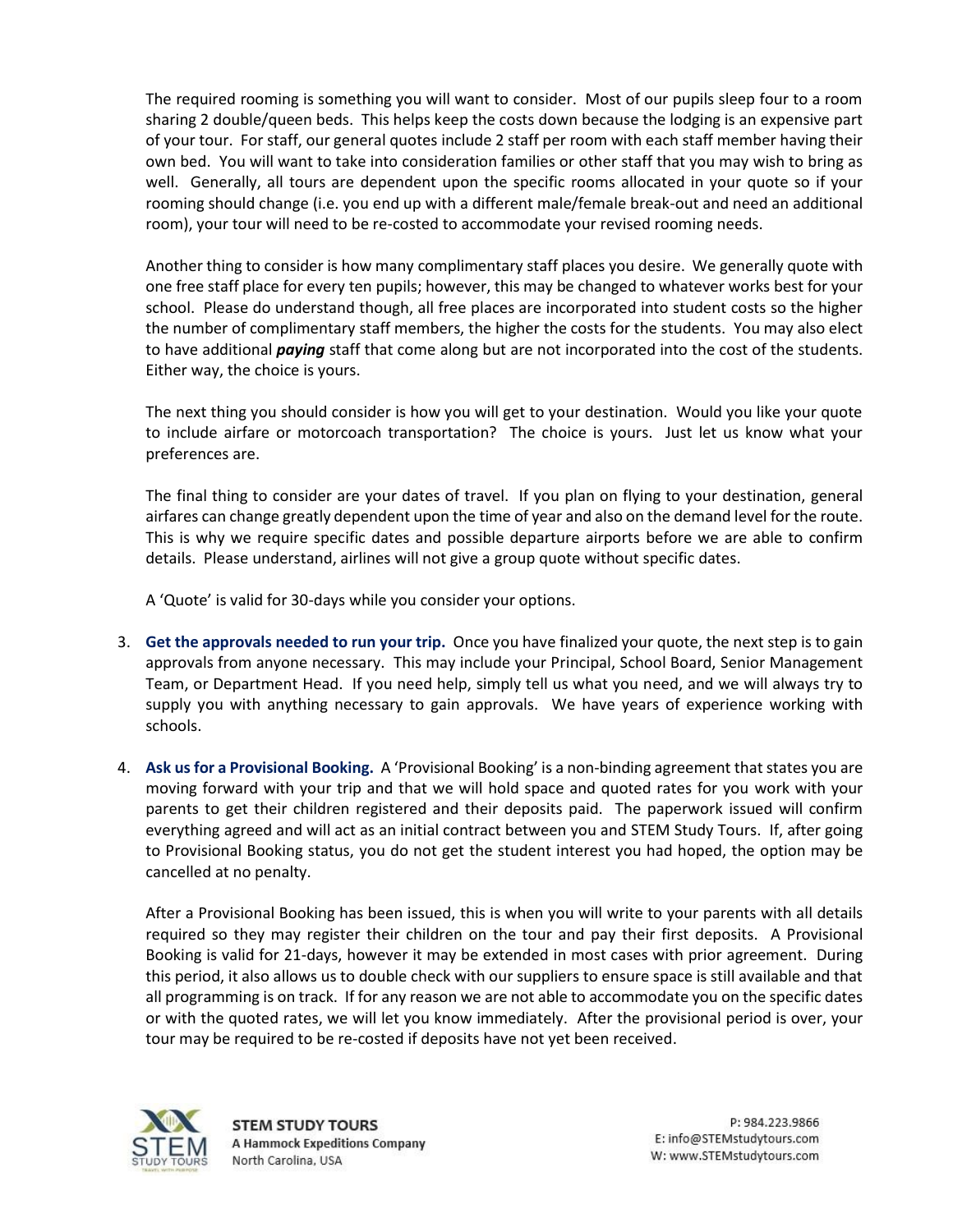Deposits and payments are submitted by individual parents, direct to our online portal. Checks may also be accepted via ACH in the online portal. Another important thing to understand is that all deposits are non-refundable because as soon as we have received these from you, we in turn pay them out to our various suppliers to hold your places. Especially important, if the tour does not move forward for any reason, parents will lose any funds for credit card processing fees as those are calculated and deducted direct from our providers while processing individual credit cards for any payments. Loss of deposits is one of the reasons why we mandate *travel insurance* which will generally cover independent cancellations for appropriate causes.

During this time period you will also want to designate which staff members will oversee which elements of your tour. We suggest you put someone who is highly organized in charge of pupil registration and working with parents for fund submission. You will want to alert parents that for registration, they will need to bring a photocopy of the pupil's valid passport if traveling internationally, or a photocopy of the student's state-issued identification card if traveling domestically, directly to you for your files. This will assist you in ensuring everyone has valid identification/passport to board an aircraft, if necessary. If they do not have a valid identification card, ask them to obtain one immediately as it will be required for travel if flying. Many schools get tripped up by parents who say they are going to obtain or renew passports and then never do it. This then causes a major disruption with airlines who require certain information by certain dates otherwise they will cancel the booking. We cannot stress enough how important it is to have a cut-off date well in advance of when the information is due.

This is also the time to confirm your travel insurance. Many schools have their own policy; others need to purchase it from a wholesaler. Travel Insurance is relatively inexpensive and very important. We require a copy of each policy before you are issued your final travel details. If you are based in the USA or Canada and need a referral, we highly recommend [Travel Insured](https://www.travelinsured.com/) who work with most every school tour operator in America. If you are based in the UK, Europe, Australia or Asia, please contact us for referrals.

We have had many schools that do not understand the purpose of travel insurance. It's actually very simple... It not only protects parents before the trip – if a child breaks a bone playing sports and is not allowed to travel, or if someone comes down with an illness or a family emergency - it covers this so the parents do not lose their funds. If while on tour there is an accident that causes a traffic delay and you miss your flight, it protects you. Then finally, if any child is sick or gets hurt while on tour, it also covers medical aspects. Travel insurance is very important to protect your pupils and your parents; hence why it is mandated for every group. You should look for a policy that covers health/medical, travel loss, interrupted travel and cancellations. We also suggest you purchase a "cancel for any reason" policy. It is a more expensive policy but, in the end, it may turn out essential.

- 5. **Confirm your booking.** Send in your Booking Form and drumroll…. you are confirmed! Once deposits are received, we will send you a confirmation, a payment schedule overview, and any additional forms required. You will be given information as to where to direct your parents for their child's registration and to make their payments. You will personally be given an administration sign-on so you can always check the status of your groups at any time. You will also be assigned a specific contact in our Operations department to work with so you know that every question can be answered. They will then take over as your chief contact for anything needed up until your tour departs. Deposits schedules are as follows:
	- An initial deposit of \$300 per paying passenger is due when confirming the trip. Please know we cannot confirm air seats nor hotels until we are in receipt of this payment.